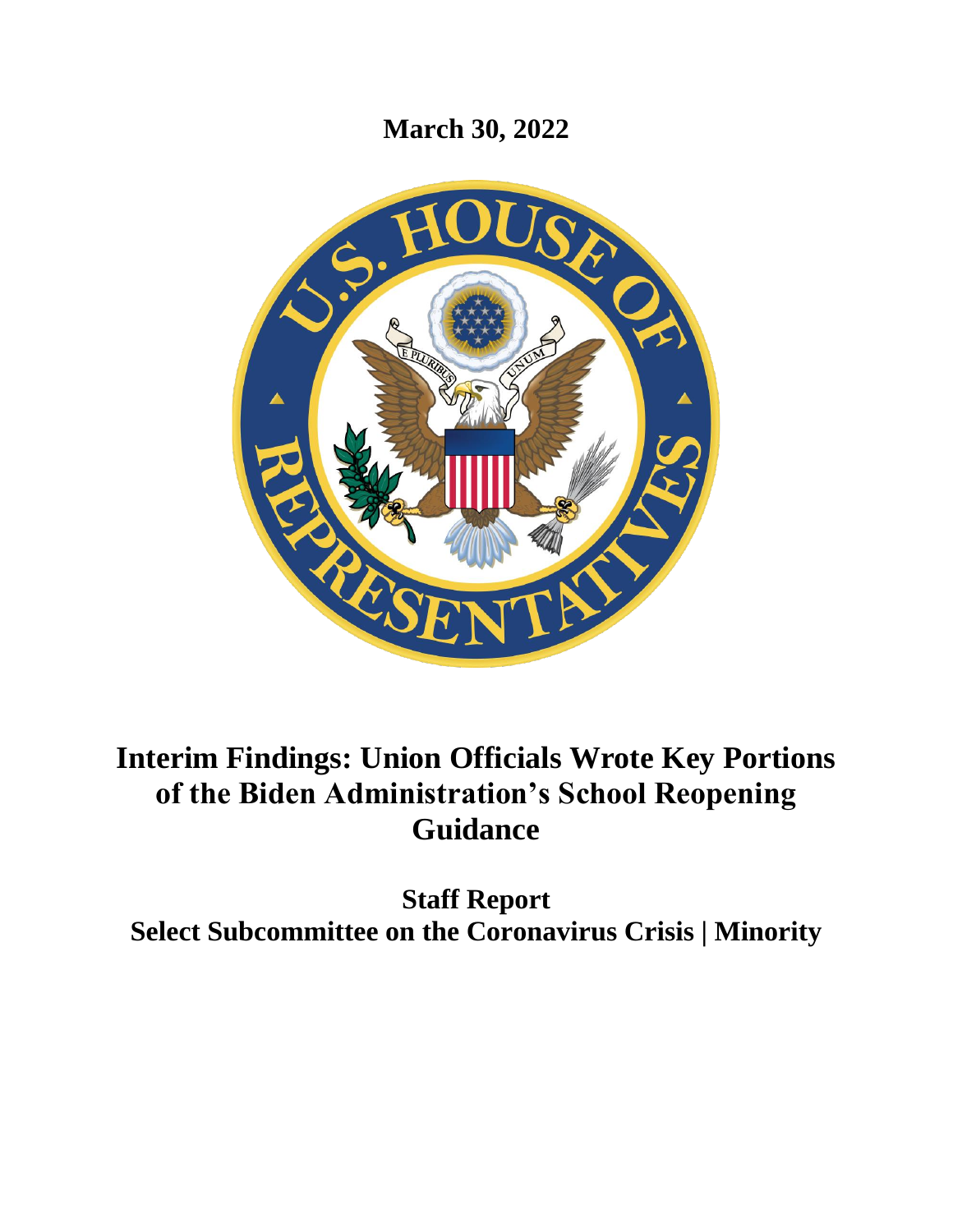## **INTERIM REPORT**

| TO:          | Republican Members, Committee on Oversight and Reform and<br>Select Subcommittee on the Coronavirus Crisis      |
|--------------|-----------------------------------------------------------------------------------------------------------------|
| <b>FROM:</b> | Republican Staff, Select Subcommittee on the Coronavirus Crisis                                                 |
| DATE:        | March 30, 2022                                                                                                  |
| RE:          | Interim Findings: Union Officials Wrote Key Portions of the Biden<br>Administration's School Reopening Guidance |

#### **I. Executive Summary**

On February 12, 2021, the U.S. Centers for Disease Control and Prevention (CDC) released the Biden Administration's first school reopening guidance, entitled "Operational Strategy for K-12 Schools through Phased Prevention" (Operational Strategy).<sup>1</sup>

Documents and testimony show, contrary to the CDC's long-standing practice of keeping draft guidance documents confidential, senior agency officials shared a draft copy of the Operational Strategy with the American Federation for Teachers (AFT) a political union with no scientific expertise but an extensive record of support for the Biden campaign. After reviewing the draft, AFT staff asked CDC Director Rochelle Walensky to install a "trigger" in the guidance that would cause schools to close automatically if COVID-19 positivity rates reached a certain threshold. The CDC obliged, and thousands of schools across the country remained closed throughout the 2020-2021 school year.

Committee staff interviewed Dr. Henry Walke, a career CDC scientist and medical doctor, on February 18, 2022. Dr. Walke testified this level of coordination between the CDC and an outside organization was "uncommon."<sup>2</sup> In fact, according to Dr. Walke, the CDC does not typically share draft guidance outside the agency for any reason, even with other federal partners. This was reaffirmed during a staff level briefing with the CDC on March 2, 2022.<sup>3</sup>

Lawyers for the Biden Administration, however, prevented Dr. Walke from answering several questions that would have helped the Committee understand why the CDC broke from past practice with respect to the AFT and the Operational Strategy.

#### **II. Summary of Findings**

<sup>1</sup> OPERATIONAL STRATEGY FOR K-12 SCHOOLS THROUGH PHASED MITIGATION, U.S. CENTS. FOR DISEASE CONTROL & PREVENTION (originally published Feb. 12, 2021) (on file with Comm. staff).

<sup>2</sup> Transcribed Interview of Dr. Henry Walke, Director, Cent. for Preparedness & Response, U.S. Cents. For Disease Control & Prevention, by H. Comm. on Oversight & Reform Staff (Feb. 18, 2022) [hereinafter Walke TI].

<sup>3</sup> Briefing by the Centers for Disease Control & Prevention, Drs. Greta Massetti, Chris Jones, & Brian King to Comm. on Oversight & Reform bipartisan staff, Mar. 2, 2022.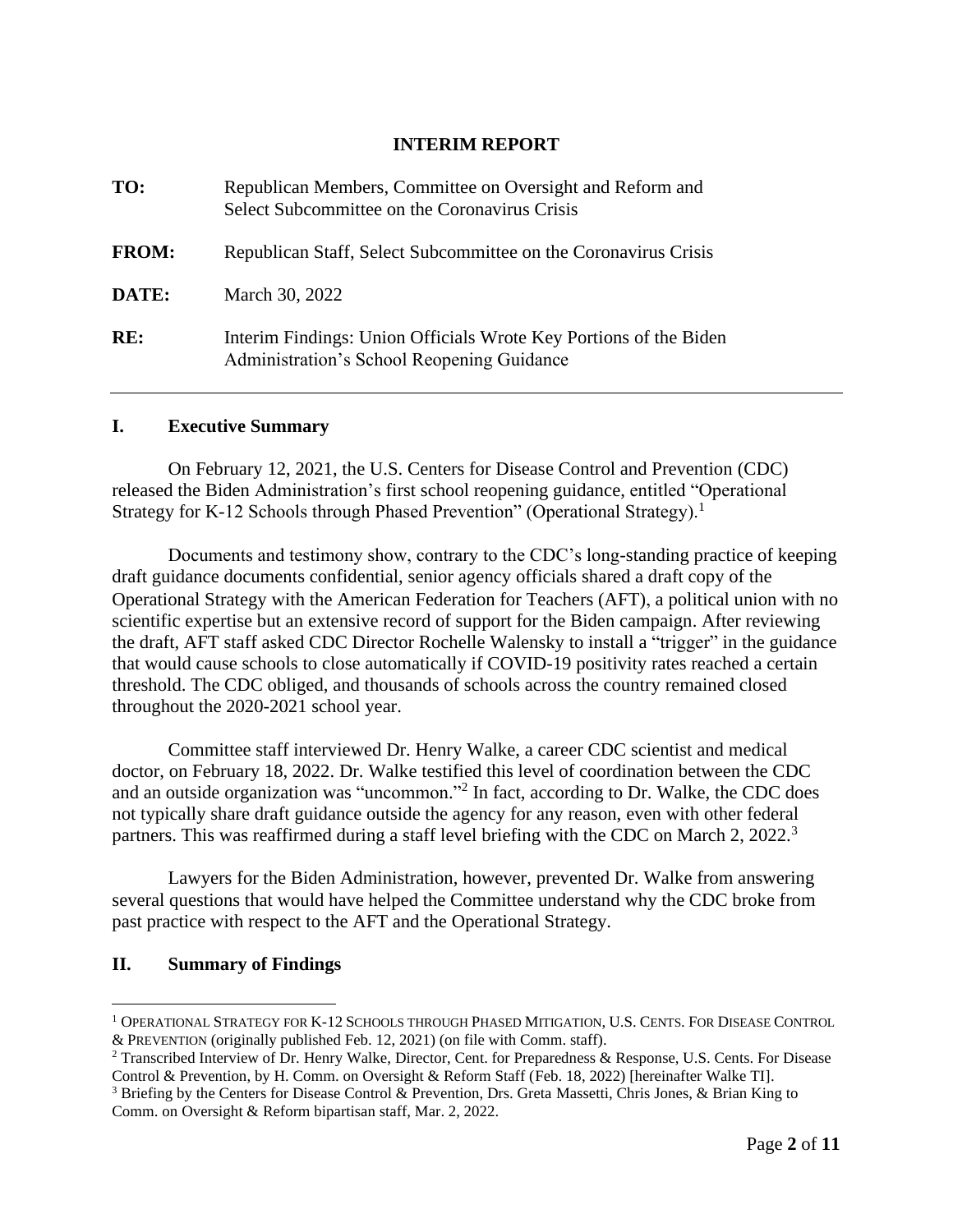On May 11, 2021, after public reports of political interference by the AFT in the school re-opening policymaking process, Committee Republicans wrote to CDC Director Rochelle Walensky to request documents and information regarding the formulation of the Operational Strategy.<sup>4</sup> On July 19, 2021, Director Walensky responded and asserted CDC's consultation with AFT was routine and consistent with the agency's customary process for issuing guidance. Director Walensky stated:<sup>5</sup>

> "CDC's customary practice is to engage with stakeholders who are end users of the agency's guidance and share draft guidance with them before it is finalized to produce the best possible product."

Documents and testimony show, however, that Director Walensky downplayed the degree to which CDC departed from past practice to allow AFT to affect the policymaking process. In fact, CDC allowed AFT to insert language into the Operational Guidance that made it more likely schools across the country would remain closed after February 2021.

**FINDING 1:** Director Walensky downplayed the degree to which the CDC gave AFT access to the policymaking process. In fact, the CDC shared a draft with the AFT at least two weeks before finalizing the document and solicited the union's feedback.

The documents show the CDC was not merely providing the Operational Strategy to AFT as a courtesy to an "end user," as Director Walensky indicated. In fact, the documents show the White House and CDC staff engaged in extensive discussions with AFT's senior leadership about the contents of the draft guidance and indicated a willingness to accept near verbatim edits to the Operational Strategy.

On February 1, 2021, Kelly Trautner, Director of Health Issues for the AFT, emailed staff at the White House and the  $CDC<sup>6</sup>$ . The email shows the CDC shared a draft version of the Operational Strategy with AFT on or around January 29, 2021. Trautner wrote:

<sup>4</sup> Letter from Hon. Steve Scalise, Ranking Member, Select Subcomm. on the Coronavirus Crisis, H. Comm. on Oversight & Reform, et. al., to Dr. Rochelle Walensky, Director, U.S. Cents. For Disease Control & Prevention (May 11, 2021).

<sup>5</sup> Letter from Dr. Rochelle Walensky, Director, U.S. Cents. For Disease Control & Prevention, to Hon. James Comer, Ranking Member, Comm. on Oversight & Reform (July 19, 2021).

<sup>6</sup> Email from Ms. Kelly Trautner, American Fed. Of Teachers, to Ms. Carole Johnson, Testing Coordinator, COVID-19 Response Team, The White House, et. al. (Feb. 1, 2021).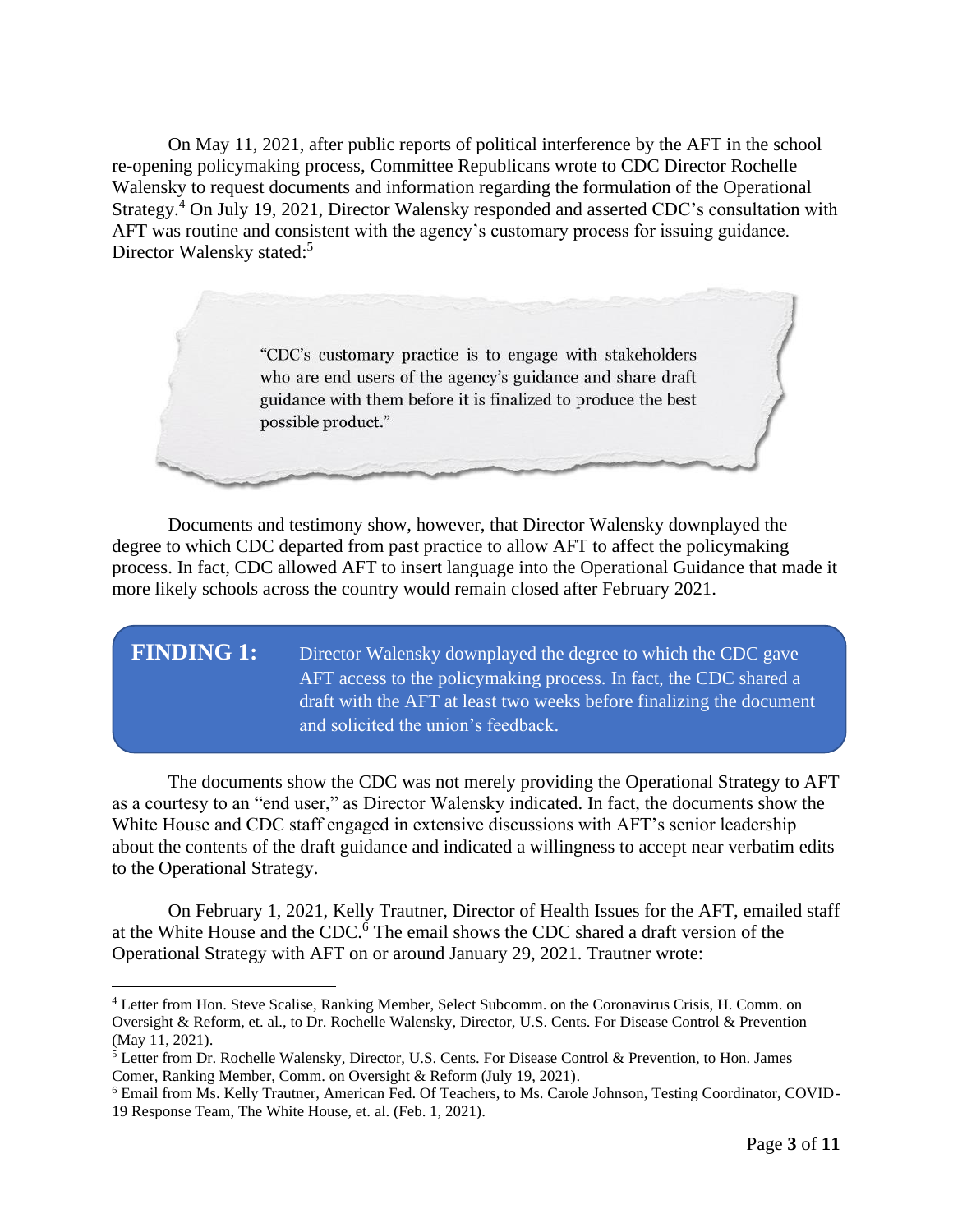"Thank you again for Friday's [January 29, 2021] rich discussion about forthcoming CDC guidance and for your openness to the suggestions made by our President, Randi Weingarten, and the AFT.... [the AFT was] able to review a copy of the draft guidance document over the weekend and were able to provide some initial feedback to several staff this morning about possible ways to strengthen the document."

Dr. Henry Walke, the current Director of the Center for Preparedness and Response at the CDC and former COVID-19 Incident Manager, told the Committee the CDC does not typically share complete draft guidance documents outside the agency. According to Dr. Walke, the CDC typically shares guidance documents with partners outside the agency as a courtesy, just a few hours before the guidance is released publicly. In a transcribed interview with Committee staff, Dr. Walke testified:

| <b>Republican Counsel.</b> | Is it common to send draft deliberative or pre-<br>decisional guidance outside of the government to<br>those partners? <sup>7</sup>                                                                                                                                                                   |
|----------------------------|-------------------------------------------------------------------------------------------------------------------------------------------------------------------------------------------------------------------------------------------------------------------------------------------------------|
| Dr. Walke.                 | [The CDC] may send summaries, like, the day before<br>we're going to release something, or the day of $\dots$<br>[a]nd if [the CDC] released our whole guidance, it<br>would be sort of in an embargo state, meaning several<br>hours before, we would share with our partners $\dots$ . <sup>8</sup> |

In fact, according to Dr. Walke, the CDC typically shares only "excerpts" from such draft guidance documents with other federal agencies. It is therefore particularly unusual for the CDC to share a full and complete version of a draft guidance document outside the government. Dr. Walke testified:

| <b>Republican Counsel.</b> | Are drafts of the guidance sent to the interagency<br>process, so Department of Education, would you<br>send a draft to get comment on?                  |
|----------------------------|----------------------------------------------------------------------------------------------------------------------------------------------------------|
| Dr. Walke.                 | [The CDC has] shared language or excerpts from - -<br>to get feedback on particular parts of guidance so,<br>yeah, we absolutely would share portions or |

<sup>&</sup>lt;sup>7</sup> "Partners" means groups unaffiliated with the federal government.

<sup>8</sup> Walke TI.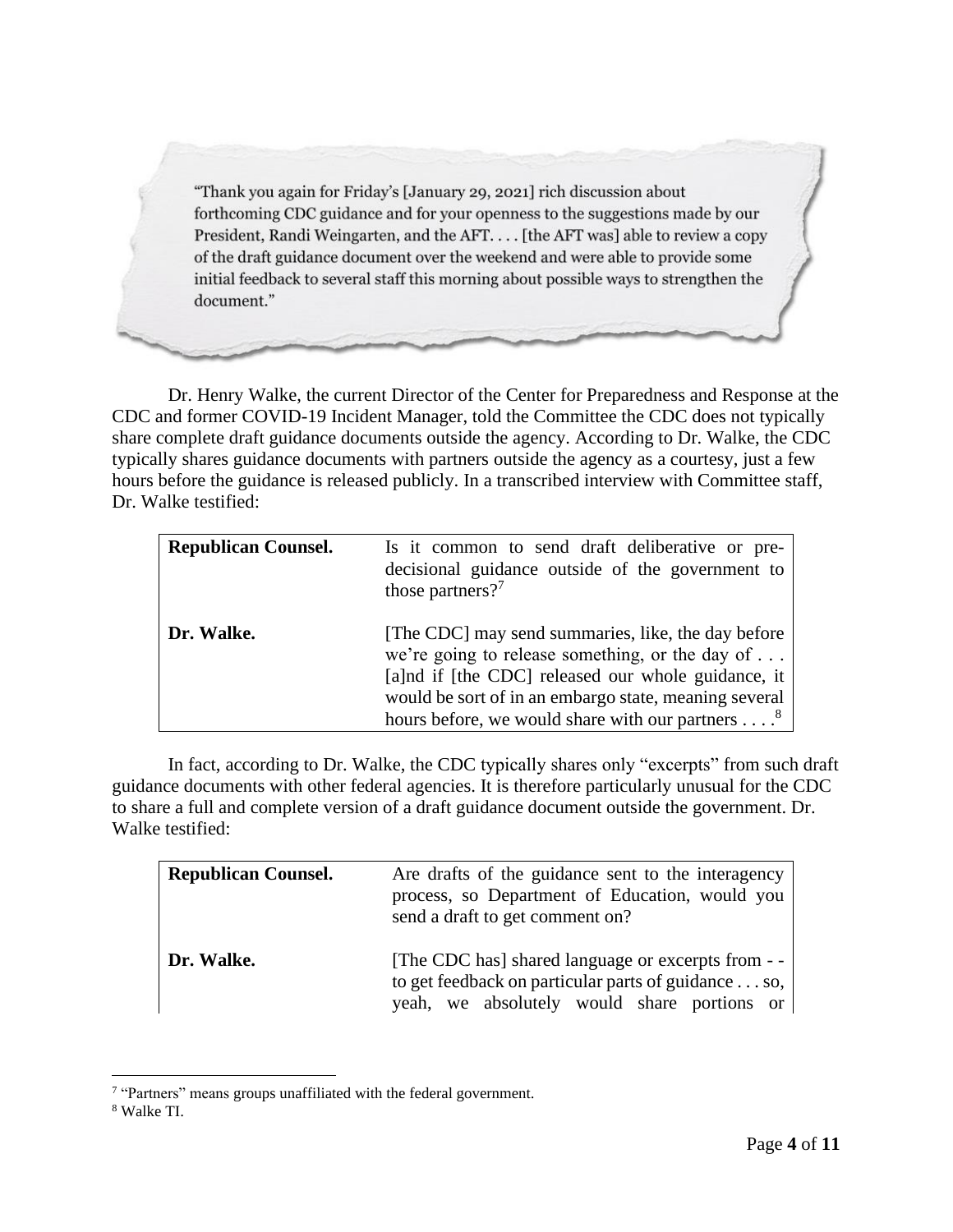| particular parts of our guidance internal to the federal |
|----------------------------------------------------------|
| government $\ldots$                                      |

Even though the documents make clear the CDC shared the draft guidance document with AFT approximately two weeks before the final version was published, Biden Administration lawyers prevented Dr. Walke from testifying as to why. When Republican staff asked Dr. Walke questions to that effect, a Biden Administration lawyer instructed him not to answer:

| <b>Republican Counsel.</b>  | So, you [Dr. Walke] just testified that it is uncommon<br>to send a draft document outside of the government.<br>This was sent February 1st, 2021. The guidance was<br>published February 12, 2021. You [Dr. Walke] also<br>testified that if [the CDC] did, it would be within a<br>day or two. That's ten days. Why was this guidance<br>sent outside the government? |
|-----------------------------|-------------------------------------------------------------------------------------------------------------------------------------------------------------------------------------------------------------------------------------------------------------------------------------------------------------------------------------------------------------------------|
| <b>Biden Administration</b> | I'm going to have to instruct Dr. Walke not to answer                                                                                                                                                                                                                                                                                                                   |
| Counsel.                    | the question. $10$                                                                                                                                                                                                                                                                                                                                                      |

**FINDING 2:** Director Walensky personally managed the process for receiving and implementing the AFT's edits to the Operational Strategy. Her involvement was contrary to the CDC's practice to keep draft guidance documents confidential.

Emails between the AFT, the White House, and the CDC show the AFT's cozy relationship with the Biden Administration's political leadership at the CDC positioned the union to impose line-by-line edits to the Operational Strategy on at least two separate occasions, despite the CDC's past practice to keep draft guidance confidential.

For instance, on February 1, 2021—approximately three days after the CDC shared a draft version of the guidance with AFT—Trautner provided proposed language to the White House and the CDC that included several accommodations "to limit the risk of workplace exposure."<sup>11</sup> [hereinafter, AFT Edit 1] The language was provided on behalf of AFT President Randi Weingarten.<sup>12</sup>

<sup>9</sup> *Id.*

*<sup>10</sup> Id.* 

<sup>11</sup> Email from Ms. Kelly Trautner, *supra* note 6.

 $12$  *Id.*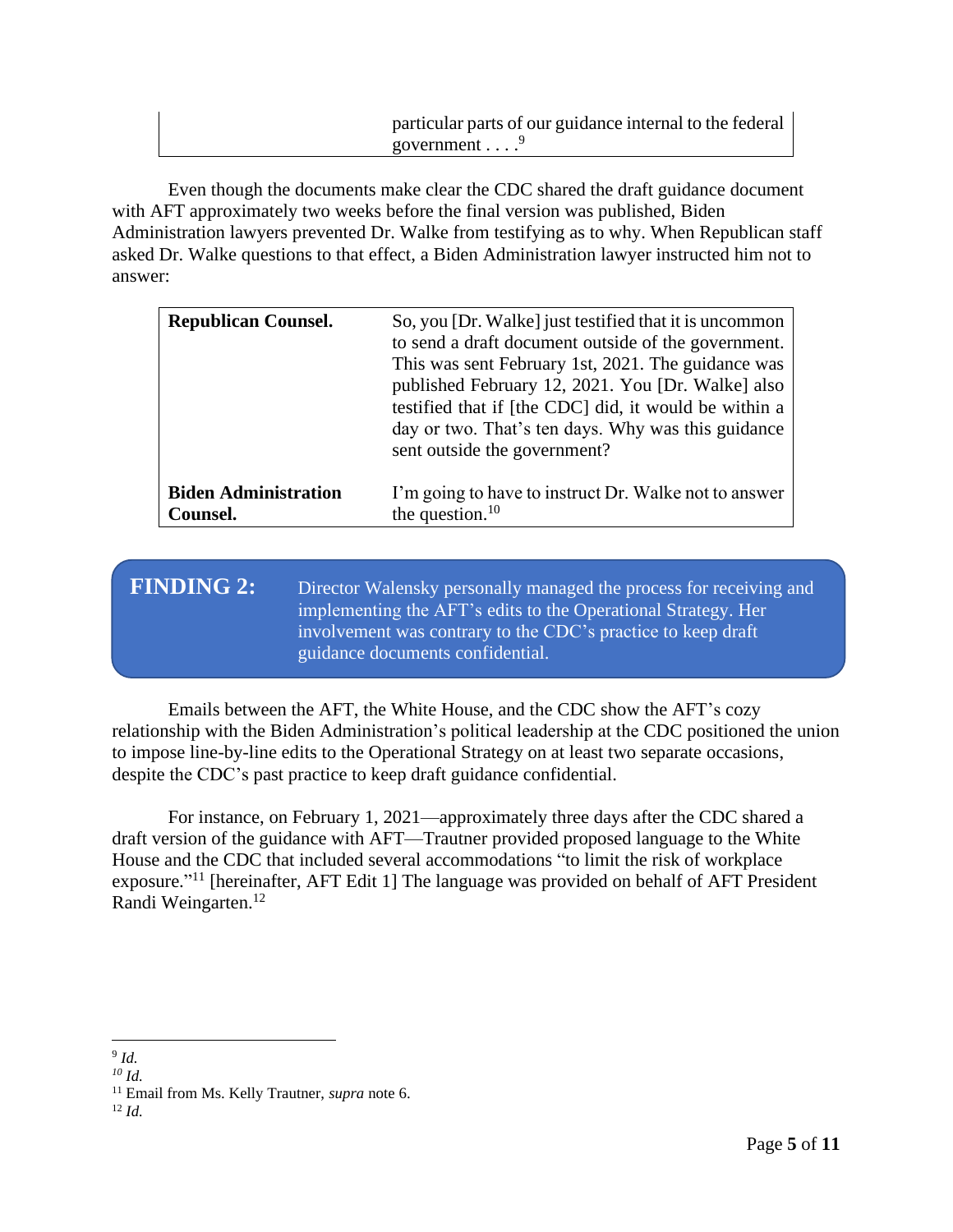#### **AFT Edit 1**

Employers should provide reassignment, remote work, or other options for staff who have documented high-risk conditions or who are at increased risk for severe illness from COVID-19 to limit the risk of workplace exposure. Options for reassignment include telework, virtual teaching opportunities, modified job responsibilities, environmental modifications, scheduling flexibility, or temporary reassignment to different job responsibilities. These options should likewise be extended to staff who have a household member with documentation of a high-risk condition or who are at increased risk for severe illness from COVID-19. Policies and procedures addressing issues related to teachers and other staff at higher risk of serious illness should be made in consultation with occupational medicine and human resource professionals, keeping in mind Equal Employment Opportunity (EEO) concerns.

Director Walensky replied to Trautner's message: "I just wanted to circle back and extend my gratitude for the language you have provided us below . . . I wanted to be certain you knew it is being worked into . . . the school reopening guidance."<sup>13</sup> Walensky also stated, "[p]lease know we are listening and working hard to ensure your confidence and partnership in this endeavor."<sup>14</sup>

Eight days later, on February 11, 2021, Trautner e-mailed Walensky and provided another edit to the Operational Strategy. The language would permit the CDC to update the Operational Strategy in the event of a new SARS-CoV-2 variant.<sup>15</sup> [hereinafter, AFT Edit 2]

#### In the event high-community transmission results from a new variant of SARS-CoV-2, a new update of these guidelines may be necessary.

Director Walensky forwarded this addition to Dr. Walke. He replied: "Yes, will work with the team."<sup>16</sup>

Dr. Walke stated that, while the CDC often receives comments and suggestions from outside partners, it is "uncommon" for outside partners to send line-by-line edits. He further stated that it is "uncommon" for the CDC to "incorporate" such edits. He testified:

**AFT Edit 2**

<sup>&</sup>lt;sup>13</sup> Email from Dr. Rochelle Walensky, Dir., U.S. Cents. for Disease Control & Prevention, to Carole Johnson, Testing Coordinator, COVID-19 Response Team, The White House, et. al. (Feb. 3, 2021).

 $14$  *Id.* 

<sup>&</sup>lt;sup>15</sup> Email from Ms. Kelly Trautner, American Fed. Of Teachers, to Dr. Rochelle Walensky, Dir., U.S. Cents. for Disease Control & Prevention, et. al. (Feb. 11, 2021).

<sup>&</sup>lt;sup>16</sup> Email from Walke, COVID-19 Incident Manager, U.S. Cents. for Disease Control & Prevention, to Dr. Rochelle Walensky, Dir. U.S. Cents. for Disease Control & Prevention (Feb. 12, 2021).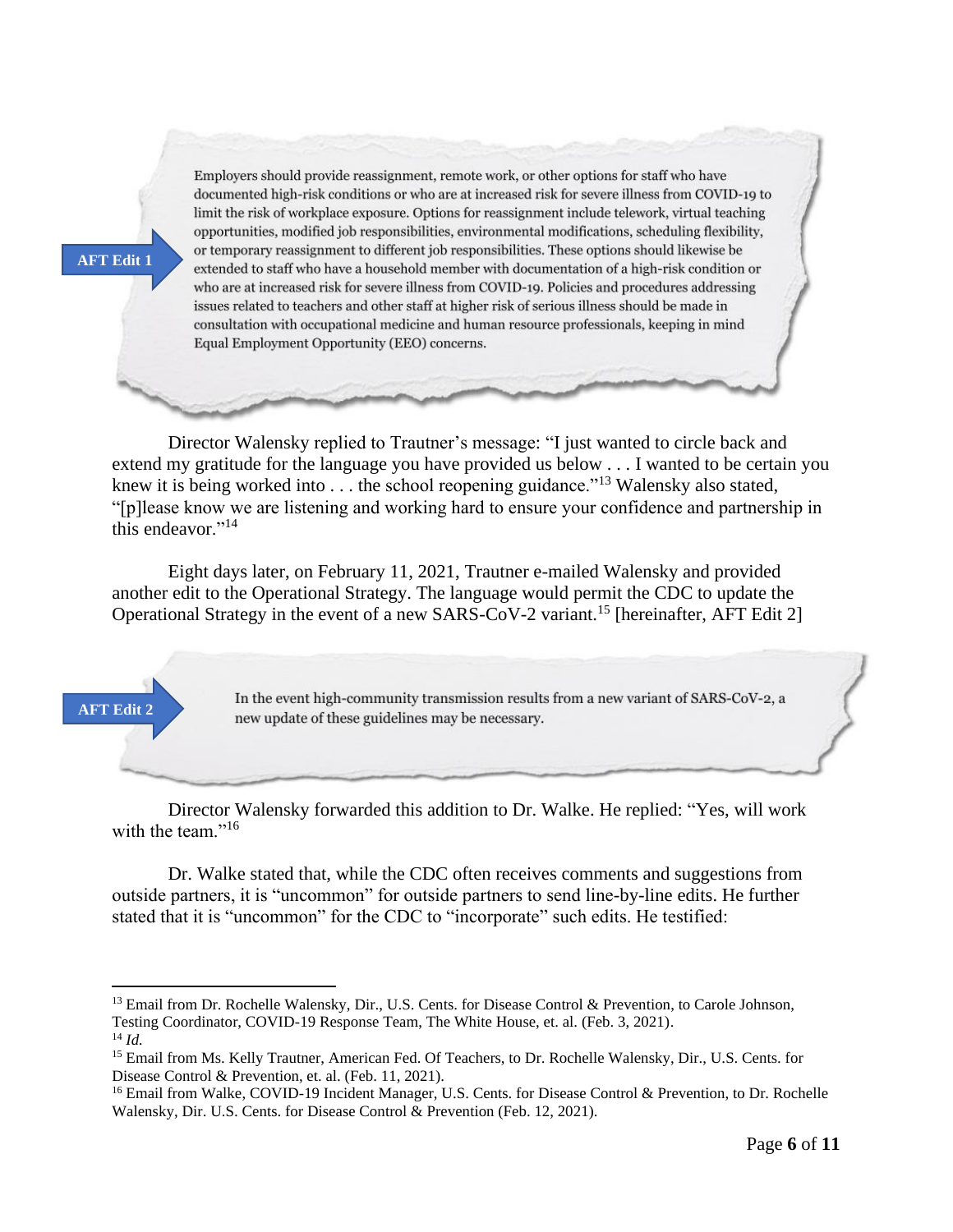| <b>Republican Counsel.</b> | So, knowing that it's uncommon to send draft<br>guidances outside the government, is it uncommon<br>for outside groups to send draft language to $\dots$ the<br>CDC? |
|----------------------------|----------------------------------------------------------------------------------------------------------------------------------------------------------------------|
| Dr. Walke.                 | It's uncommon.                                                                                                                                                       |
|                            | * * *                                                                                                                                                                |
| <b>Republican Counsel.</b> | Uncommon for, like, line-by-line edits or additions?                                                                                                                 |
| Dr. Walke.                 | That's correct. <sup>17</sup>                                                                                                                                        |
|                            | $* * *$                                                                                                                                                              |
| <b>Republican Counsel.</b> | In general, if an outside group sent [the CDC] a line-<br>by-line edit, do you think it is appropriate to accept<br>it?                                              |
| Dr. Walke.                 | As I have said before, it would be uncommon for<br>to incorporate line-by-line edits into<br><b>us</b><br>- our<br>guidance. $^{18}$                                 |

**FINDING 3:** The AFT's edits were intended to make it more likely that schools would close to in-person learning. The CDC included the AFT's language in the final Operational Strategy, almost word for word.

By early 2021, public health experts were advocating to reopen schools as various metrics showed relatively low risks associated with in-person instruction.<sup>19</sup> The AFT and other teachers' unions, however, were resisting school re-opening plans in various jurisdictions. For instance, in New York City, the teachers negotiated a deal with Mayor Bill de Blasio to close schools if the COVID-19 positivity rate exceeded three percent—an extremely conservative threshold.

The AFT sought to implement a similar threshold to trigger school closures across the country. The Biden Administration obliged. Documents show the ATF's draft language was meant to address the union's concerns about the absence of "triggers" that would automatically

<sup>17</sup> Walke TI.

 $18$  *Id.* 

<sup>19</sup> *see, e.g.,* Catherine Gewetz, *'Schools Need to Be Bolder' About Reopening, Public Health Expert Says*, EDUCATION WEEK, Nov. 2, 2020.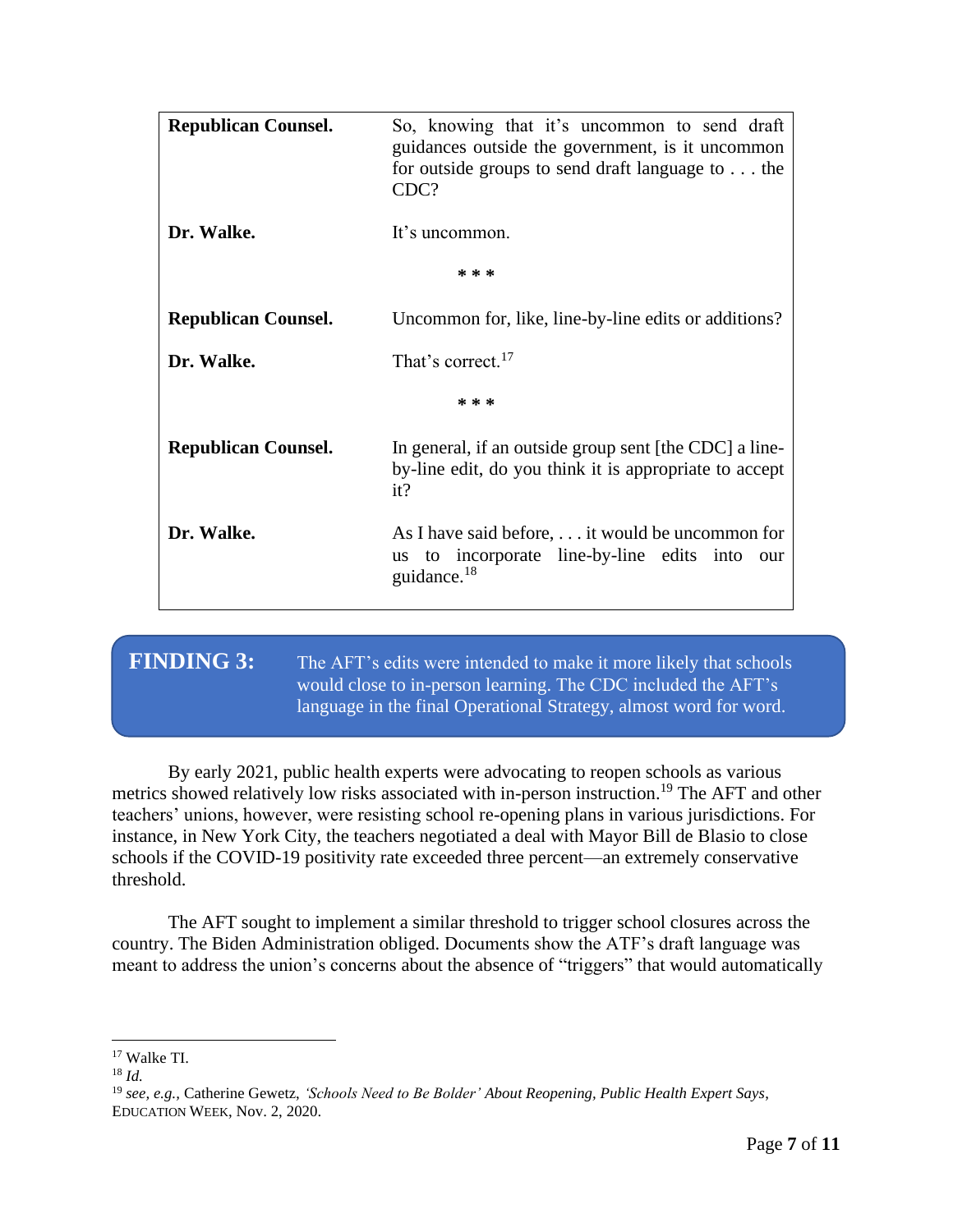cause schools to close.<sup>20</sup> Specifically, the ATF advised Director Walensky that its draft language should be incorporated to remediate "the absence of a closure threshold" and AFT's continued efforts to "urge the inclusion of clear closure triggers in the imminent guidance."<sup>21</sup>

E-mails between AFT staff, the White House, and the CDC, including Director Walensky, show the CDC worked to incorporate both AFT edits, almost word for word. In fact, AFT Edit 1 made it into the final Operational Strategy largely unchanged. The Operational Strategy Final Language (on the left, below) indicates text identical to AFT Edit 1 (on the right):

| <b>OPERATIONAL STRATEGY</b>                       | <b>AFT PROPOSED LANGUAGE</b>                       |
|---------------------------------------------------|----------------------------------------------------|
| <b>FINAL VERSION</b>                              | "AFT EDIT 1"                                       |
| At all levels of community transmission,          |                                                    |
| employers should provide reassignment, remote     | Employers should provide reassignment, remote      |
| work, or other options for staff who have         | work, or other options for staff who have          |
| documented high-risk conditions or who are at     | documented high-risk conditions or who are at      |
| increased risk for severe illness from COVID-19   | increased risk for severe illness from COVID-19 to |
| to limit the risk of workplace exposure. When     | limit the risk of workplace exposure.              |
| these conditions are disabilities under the       |                                                    |
| Americans with Disabilities Act, employers must   |                                                    |
| provide reasonable accommodation subject to       | Options for reassignment include telework,         |
| undue hardship. Options for reassignment may      | virtual teaching opportunities, modified job       |
| include but are not limited to telework, virtual  | responsibilities, environmental modifications,     |
| teaching opportunities, modified job              | scheduling flexibility, or temporary reassignment  |
| responsibilities, environmental modifications,    | to different job responsibilities. These options   |
| scheduling flexibility, or temporary              | should likewise be extended to staff who have a    |
| reassignment to different job responsibilities.   | household member with documentation of a           |
| These options should likewise be extended to      | high-risk condition or who are at increased risk   |
| staff who have a household member with a          | for severe illness from COVID-19.                  |
| high-risk condition or who are at increased risk  |                                                    |
| for severe illness from COVID-19. Policies and    |                                                    |
| procedures addressing issues related to teachers  | Policies and procedures addressing issues related  |
| and other staff at higher risk of serious illness | to teachers and other staff at higher risk of      |
| and the application of reassignment, remote       | serious illness should be made in consultation     |
| work or other options for mitigation should be    | with occupational medicine and human resource      |
| made in consultation with occupational            | professionals, keeping in mind Equal Employment    |
| medicine and human resource professionals         | <b>Opportunity (EEO) concerns.</b>                 |
| with knowledge of the specific situation, keeping |                                                    |
| in mind Equal Employment Opportunity (EEO)        |                                                    |
| and other potential legal concerns. <sup>22</sup> |                                                    |

<sup>&</sup>lt;sup>20</sup> Email from Ms. Kelly Trautner, American Fed. Of Teachers, to Dr. Rochelle Walensky, Dir., U.S. Cents. for Disease Control & Prevention, et. al. (Feb. 11, 2021).

 $^{21}$  *Id.* 

<sup>22</sup> OPERATIONAL STRATEGY FOR K-12 SCHOOLS THROUGH PHASED MITIGATION, *supra* note 1.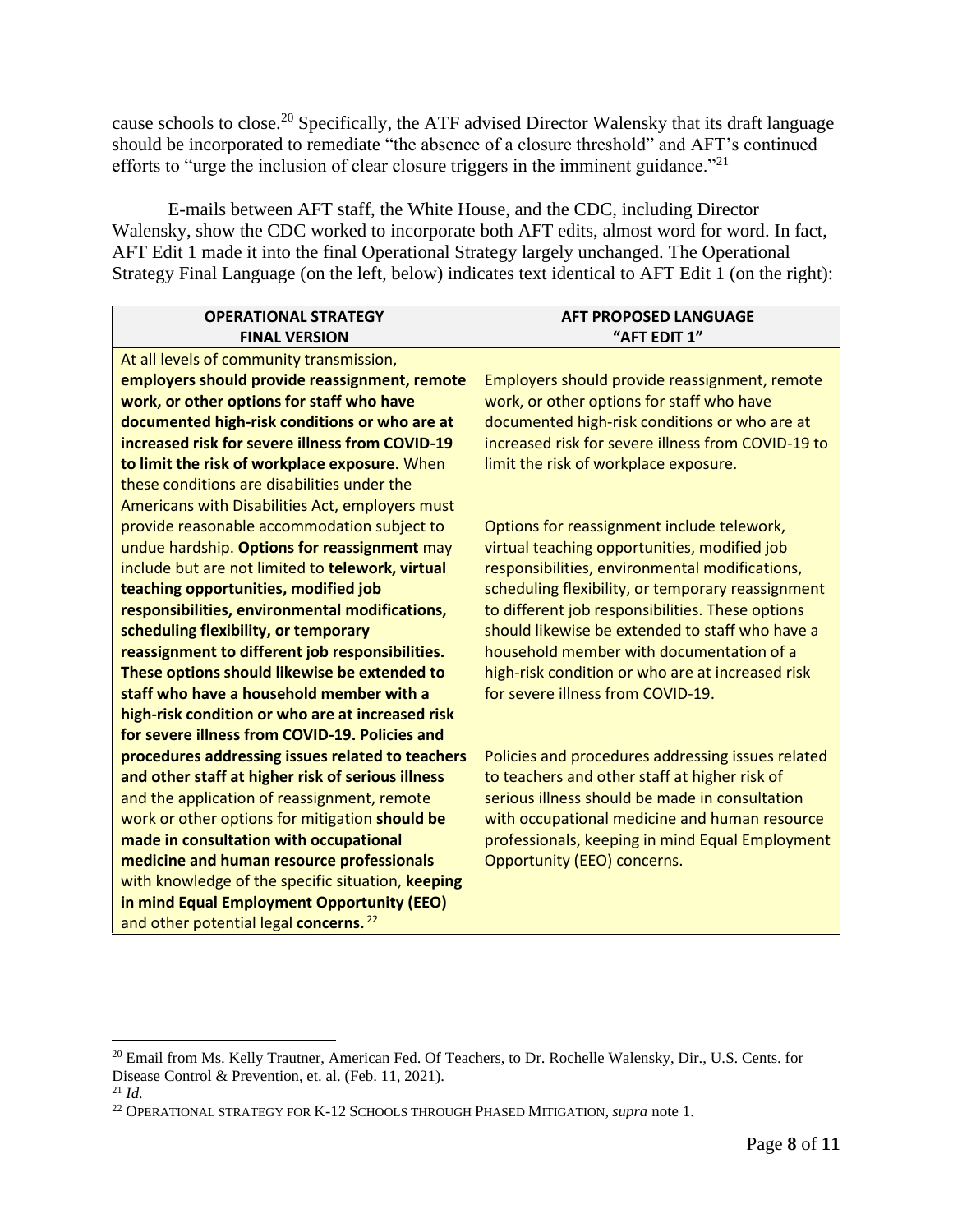For AFT Edit 2, Director Walensky instructed Dr. Walke to incorporate the language even though the Operational Strategy had already been previewed for the media.<sup>23</sup> AFT Edit 2 also made it into the final Operational Strategy largely unchanged:

| <b>OPERATIONAL STRATEGY</b>                    | AFT PROPOSED LANGUAGE                            |
|------------------------------------------------|--------------------------------------------------|
| <b>FINAL VERSION</b>                           | "AFT EDIT 2"                                     |
| In the event of increased levels of community  | In the event high-community transmission results |
| transmission resulting from a variant of SARS- | from a new variant of SARS-CoV-2, a new update   |
| CoV-2, updates to this guidance may be         | of these guidelines may be necessary.            |
| necessary.                                     |                                                  |

# **FINDING 4:** A Biden Administration lawyer repeatedly prevented a career CDC doctor from answering questions about whether and why the CDC allowed AFT to write portions of the Operational Strategy.

Even though the Operational Strategy was released to the public in February 2021, and despite clear evidence that the ATF's edits were incorporated, the Biden Administration would not allow Dr. Walke to answer questions on this topic citing concerns with the scope of the interview—a scope negotiated solely with the Democrat Staff of the Select Subcommittee on the Coronavirus Crisis (SSOCC). The Biden Administration's attorney colluded with SSOCC Democrat staff to ensure the Biden Administration was shielded from legitimate oversight. A Biden Administration lawyer instructed him not to answer whether AFT Edit 1 was incorporated:

| <b>Republican Counsel.</b>  | Do you recall adding [AFT Edit 1] to the school<br>reopening guidance? |
|-----------------------------|------------------------------------------------------------------------|
| <b>Biden Administration</b> | I'm going to instruct Dr. Walke not to answer the                      |
| Counsel.                    | question. $^{24}$                                                      |

The Biden Administration lawyer again instructed Dr. Walke not to answer a similar question about AFT Edit 2:

| <b>Republican Counsel.</b>  | Did you edit that guidance to include [AFT Edit 2]? |
|-----------------------------|-----------------------------------------------------|
| <b>Biden Administration</b> | Once again, that question is outside the scope      |
| Counsel.                    | of the interview. $25$                              |

Dr. Walke was, however, allowed to testify generally about how the CDC cites contributions from outside groups after guidance documents are issued. Dr. Walke said the CDC

<sup>23</sup> Reuters, *U.S. CDC Recommends Schools Reopen With Masks and Rigid Health Protocols*, Feb. 12, 2021. (Reuters published the story at 7:10 a.m. on Feb. 12. The final addition of AFT Edit 2 was approved by Director Walensky at 5:13 p.m. on Feb. 12.).

<sup>24</sup> Walke TI.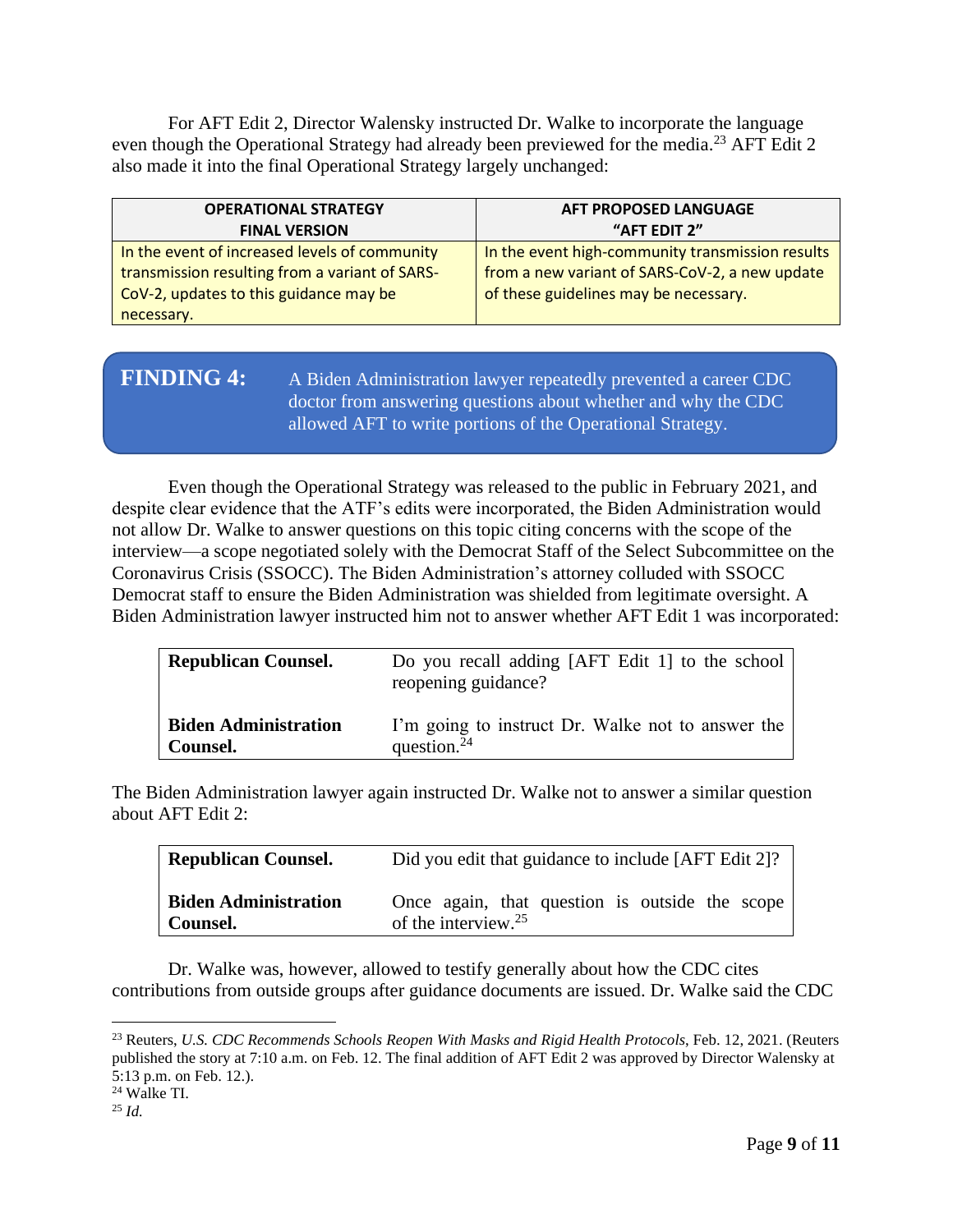does not cite outside partners who may have been consulted because "it is CDC guidance." With respect to the Operational Strategy, however, CDC's policy to keep secret that a teachers union wrote key portions may have created the false impression that the guidance document was CDC work product. Dr. Walke testified:

| <b>Republican Counsel.</b> | Are the partners consulted with on specific guidance<br>acknowledged after the guidance drafting process for<br>the public? |
|----------------------------|-----------------------------------------------------------------------------------------------------------------------------|
| Dr. Walke.                 | No, not usually. Not that I can think of. I mean, the<br>idea is that this is CDC guidance. <sup>26</sup>                   |

But when Committee staff asked why the CDC abandoned its practice of keeping draft guidance confidential and incorporated edits proposed by AFT into the final Operational Strategy, a Biden Administration lawyer again instructed Dr. Walke not to answer:

| <b>Republican Counsel.</b>  | So, if [incorporating line-by-line edits] is so<br>uncommon, why did it happen with the American<br>Federation of Teachers? |
|-----------------------------|-----------------------------------------------------------------------------------------------------------------------------|
| <b>Biden Administration</b> | I'm going to instruct Dr. Walke not to answer                                                                               |
| Counsel.                    | that question. $27$                                                                                                         |

The Biden Administration also prevented the Committee from obtaining testimony as to whether the CDC has incorporated language from outside stakeholders in other cases. A Biden Administration lawyer instructed Dr. Walke not to answer when Committee staff asked Dr. Walke if, in his more than 20-year career, he had ever been instructed to incorporate line-by-line edits from an outside group besides AFT:

| <b>Republican Counsel.</b>  | And in your employment with CDC since 2001, have<br>you ever personally incorporated edits or additions |
|-----------------------------|---------------------------------------------------------------------------------------------------------|
|                             | that came from an outside group?                                                                        |
| <b>Biden Administration</b> |                                                                                                         |
| Counsel.                    | $\ldots$ [T] hat's outside the scope of the interview. <sup>28</sup>                                    |

With respect to guidance related to the COVID-19 pandemic during the Trump Administration, Dr. Walke was allowed to answer as to whether any group outside the federal government ever provided line-by-line edits to the CDC. According to Dr. Walke, no one outside the agency or the White House provided edits. He testified:

| <b>Republican Counsel.</b> | Have you ever personally incorporated edits or |
|----------------------------|------------------------------------------------|
|                            | additions that came from an outside group?     |

<sup>26</sup> *Id.* 

 $^{27}$  *Id.* 

 $^{28}$  *Id.*